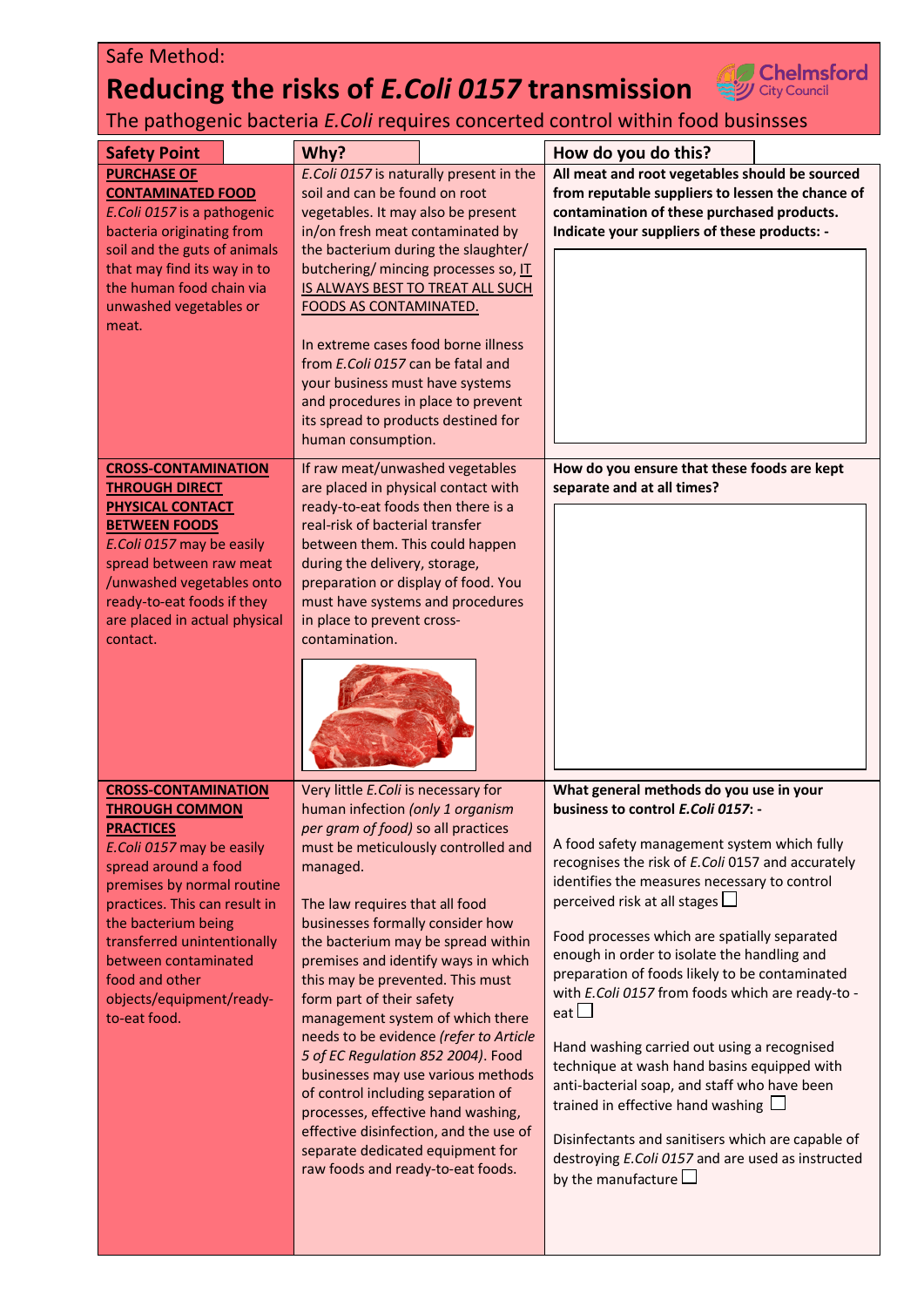| <b>Safety Point</b>                                                                                                                                                                                                                                               | Why?                                                                                                                                                                                            | How do you do this?                                                                                                                                                                                                                                                                                                                                                                                                                                                                                                                                                                                                                                                                                                                                                                                                                                                                                                                                                                                                                                                    |
|-------------------------------------------------------------------------------------------------------------------------------------------------------------------------------------------------------------------------------------------------------------------|-------------------------------------------------------------------------------------------------------------------------------------------------------------------------------------------------|------------------------------------------------------------------------------------------------------------------------------------------------------------------------------------------------------------------------------------------------------------------------------------------------------------------------------------------------------------------------------------------------------------------------------------------------------------------------------------------------------------------------------------------------------------------------------------------------------------------------------------------------------------------------------------------------------------------------------------------------------------------------------------------------------------------------------------------------------------------------------------------------------------------------------------------------------------------------------------------------------------------------------------------------------------------------|
| <b>CROSS-CONTAMINATION</b><br><b>WHEN USING THE SAME</b><br><b>SURFACES/EQUIPMENT</b><br>E. Coli 0157 may be spread<br>via inanimate surfaces in<br>which food handlers come<br>into regular contact.                                                             | Food business must identify all<br>surfaces liable to become<br>contaminated by E.Coli 0157. If these<br>are overlooked then contamination<br>can be spread without any way of<br>detecting it. | Indicate in your business what surfaces are likely<br>to become contaminated by E.Coli 0157: -<br>Clothing $\Box$<br>Door handles $\square$<br>Fridge/Freezer handles<br>Oven handles $\Box$<br>Microwave handles $\Box$<br>Cupboard handles $\square$<br>Food surfaces $\square$<br>Cutting boards $\Box$<br>Window stays and catches $\Box$<br>Cash registers $\square$<br>Tap heads $\square$<br>Pens $\square$<br>Gloves $\Box$<br>Add more surfaces here: -                                                                                                                                                                                                                                                                                                                                                                                                                                                                                                                                                                                                       |
| <b>CROSS-CONTAMINATION</b><br><b>THROUGH USE OF THE</b><br><b>SAME AREAS</b><br>The areas used for the<br>preparation of raw food<br>must be separate from<br>those used for the<br>preparation of ready-to-eat<br>foods - to prevent bacterial<br>contamination. | Strict physical separation of food<br>processes is considered the only<br>reliable way of preventing the<br>spread of E.Coli 0157 to ready-to-eat<br>foods.                                     | What measures do you take within your business<br>to ensure adequate separation of practices: -<br>Equipment and utensils which are dedicated and<br>identifiable only to raw foods (e.g. by colour<br>coding), and which are not used for any food<br>which is ready-to-eat $\Box$<br>Equipment and utensils which are dedicated and<br>identifiable only to ready-to-eat foods (e.g. by<br>colour coding), and which are not used for any<br>food which is raw $\Box$<br>Providing separate working areas, storage<br>facilities, clothing and staff for the handling and<br>storage of raw food. $\Box$<br>Providing separate working areas, storage<br>facilities, clothing and staff for the handling and<br>storage of ready-to-eat food.<br>Providing separate storage and display facilities,<br>including refrigerators and freezers. Where<br>separate units are not provided, the clean areas<br>are sufficiently separated and clearly identifiable<br>Providing work surfaces and equipment that are<br>washed disinfected/regularly between tasks $\Box$ |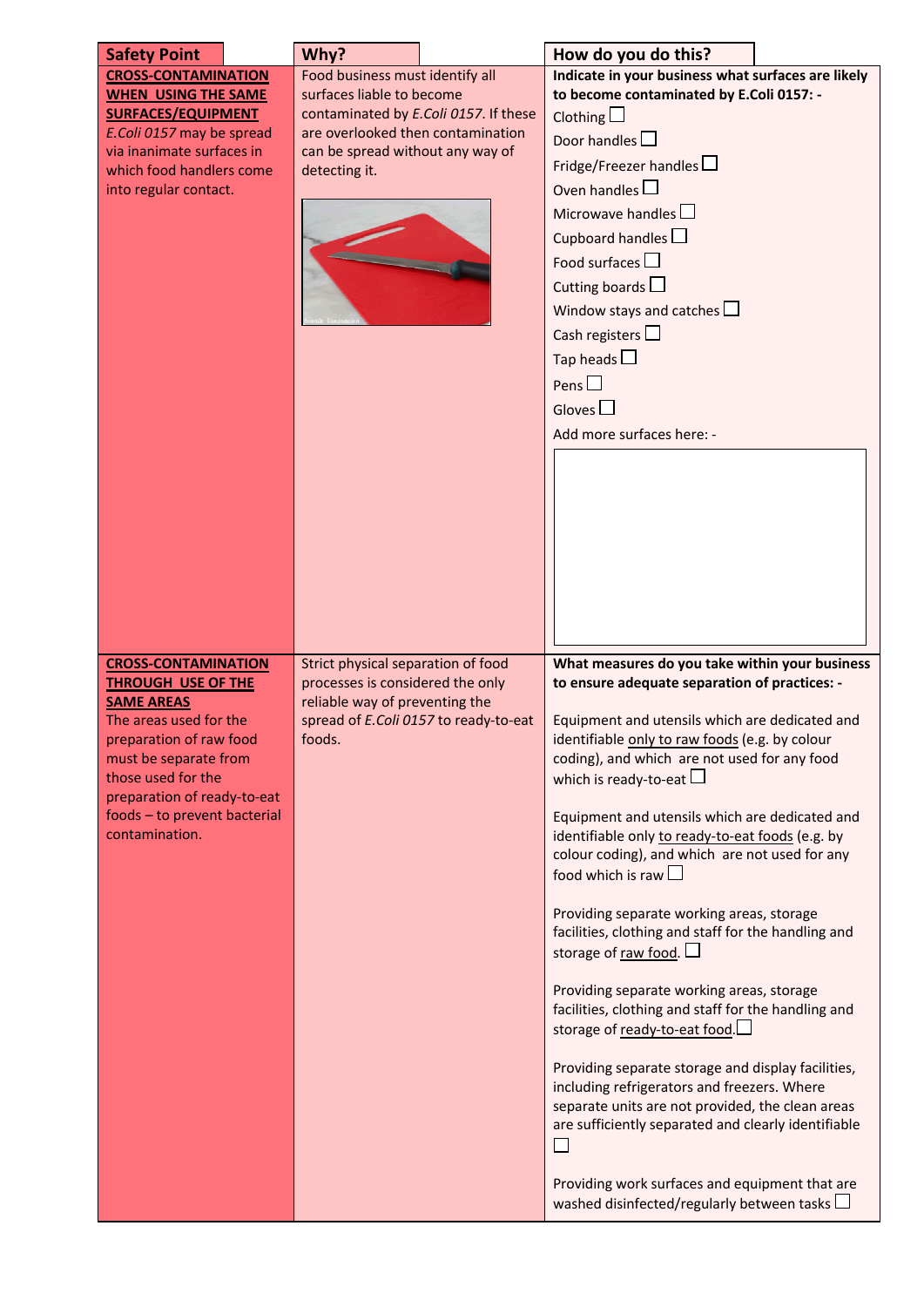| <b>Safety Point</b>                                     | Why?                                                                                                            | How do you do this?                                                                     |  |
|---------------------------------------------------------|-----------------------------------------------------------------------------------------------------------------|-----------------------------------------------------------------------------------------|--|
| <b>CROSS-CONTAMINATION</b>                              | The use of 'dual-use' equipment is to                                                                           | Indicate which items of equipment you                                                   |  |
| <b>VIA DUAL-USE EQUIPMENT</b>                           | be avoided. Despite the use of                                                                                  | designate for single use: -                                                             |  |
| The practice of using<br>equipment for 'dual-use'       | sanitisers within your food business<br>these should not be relied upon as                                      | Vacuum packers $\square$                                                                |  |
| (i.e. for raw food and ready-                           | being totally effective at removing                                                                             | Mincing machines $\Box$                                                                 |  |
| to-eat food) will increase                              | E.Coli 0157 from food equipment. You                                                                            | Slicing machines $\Box$                                                                 |  |
| the risk of E.Coli 0157 being                           | should therefore designate equipment                                                                            | Rotary mixers $\square$                                                                 |  |
| transferred on to ready-to-<br>eat food.                | for either raw or ready-to-eat use only.                                                                        |                                                                                         |  |
|                                                         |                                                                                                                 | Hand mixers $\Box$                                                                      |  |
|                                                         |                                                                                                                 | Cutting boards $\Box$                                                                   |  |
|                                                         |                                                                                                                 | Weighing scales $\Box$                                                                  |  |
|                                                         |                                                                                                                 | Cash registers $\Box$                                                                   |  |
| <b>CROSS-CONTAMINATION</b>                              | Where any raw meat or unwashed                                                                                  | Indicate which types of packaging you use: -                                            |  |
| <b>VIA PACKAGING</b>                                    | vegetables are encased in any form of                                                                           | Cling film $\Box$                                                                       |  |
| <b>MATERIALS</b><br>E. Coli 0157 may be spread          | packaging - the packaging must be<br>regarded as contaminated and must                                          | Aluminium foil $\square$                                                                |  |
| via packaging materials or                              | not be re-used. Neither can any                                                                                 | Plastic bags $\square$                                                                  |  |
| their re-use.                                           | packaging materials be effectively                                                                              | Greaseproof paper $\Box$                                                                |  |
|                                                         | cleaned or sanitised for re-use.                                                                                | Vacuum packing bags $\square$                                                           |  |
|                                                         |                                                                                                                 |                                                                                         |  |
|                                                         |                                                                                                                 | Cardboard boxes $\Box$                                                                  |  |
|                                                         |                                                                                                                 | Plastic boxes $\Box$                                                                    |  |
|                                                         |                                                                                                                 | Box inner liners $\Box$                                                                 |  |
| <b>CROSS CONTAMINATION</b>                              | Wherever possible, food handlers                                                                                | Upon what methods do you rely in preventing                                             |  |
| <b>VIA SINKS, WASH HAND</b>                             | should be designated to specific tasks                                                                          | the transfer of E.Coli 0157 from raw foods onto                                         |  |
| <b>BASINS AND HANDS</b><br>E.Coli 0157 may be spread    | involving raw or ready-to-eat products.<br>By engaging in preparation/handling of                               | ready-to-eat products?                                                                  |  |
| via food handlers tasked                                | such foods simultaneously there is the                                                                          | Use of hand washing always before                                                       |  |
| with working with different                             | risk of contamination between                                                                                   | handling/preparing ready-to-eat food $\Box$                                             |  |
| foods where they do not                                 | products unless effective hand washing                                                                          | Use of gloves with hand washing in-between                                              |  |
| effectively wash their hands<br>between tasks and where | is carried out in-between.                                                                                      | each time they are changed $\Box$                                                       |  |
| care is not taken to disinfect                          | If hygienic facilities are themselves not                                                                       | Use of separate gloves for handling raw and                                             |  |
| hygienic facilities.                                    | dedicated to task or their taps kept<br>clean and disinfected then this may<br>also lead to bacterial transfer. | ready to eat foods                                                                      |  |
|                                                         |                                                                                                                 | Food handlers dedicated to the                                                          |  |
|                                                         |                                                                                                                 | preparation/handling of raw food $\Box$                                                 |  |
|                                                         |                                                                                                                 | Food handlers dedicated to the<br>preparation/handling of ready-to-eat food $\Box$      |  |
|                                                         |                                                                                                                 |                                                                                         |  |
|                                                         |                                                                                                                 | Use of elbow (or sensor) operated taps to all<br>wash hand basins within food areas     |  |
|                                                         |                                                                                                                 | Regular disinfection of hand operable wash<br>hand basin taps and bowls $\Box$          |  |
|                                                         |                                                                                                                 | Regular disinfection of hand operable sink taps                                         |  |
|                                                         |                                                                                                                 | and bowls $\Box$                                                                        |  |
|                                                         |                                                                                                                 | Use of wash hand basins dedicated to raw meat<br>preparation/handling areas only $\Box$ |  |
|                                                         |                                                                                                                 | Use of wash hand basins dedicated to ready-to-                                          |  |
|                                                         |                                                                                                                 | eat preparation/handling areas only $\square$                                           |  |
|                                                         |                                                                                                                 | Use of sinks dedicated to raw meat<br>preparation/handling areas only $\Box$            |  |
|                                                         |                                                                                                                 | Use of sinks dedicated to ready-to-eat                                                  |  |
|                                                         |                                                                                                                 | preparation/handling areas only $\square$                                               |  |
|                                                         |                                                                                                                 | Use of disposable paper towels to turn taps                                             |  |
|                                                         |                                                                                                                 | on/off between uses                                                                     |  |
|                                                         |                                                                                                                 |                                                                                         |  |